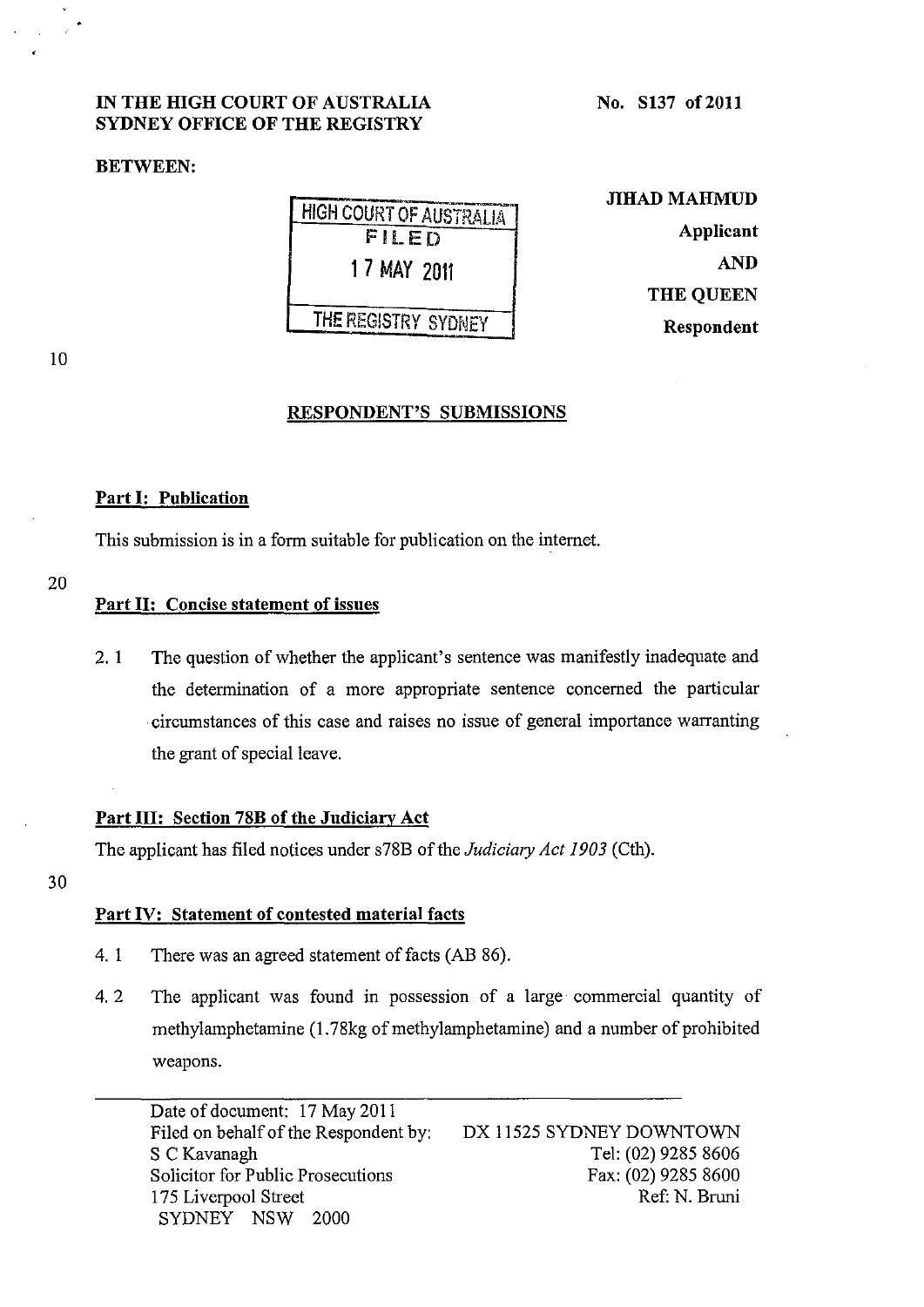- 4.3 The applicant was arrested on 15 January 2008 when police observed his car behaving erratically. When police stopped the applicant's car he was found to have a bullet in a plastic resealable bag between his thighs. Police also found a loaded pistol and a tazer gun in the boot of his car. Police searched the applicant's home and found 1.78kg of methylamphetamine in the freezer, \$50,950 in cash, a pistol, two single shot firearms, bullets, knives (charges in respect of these prohibited weapons were on the Form 1), glucodin, plastic bags, and a police radio.
- 4. 4 The applicant was 26 at the time of the offences with prior convictions for 10 assault, affray, AOABH and firearms offences. The applicant had previously been sentenced to 18 months HS with 12 months NPP for possession of a firearm in a public place, not keeping a firearm safely and possession of ammunition.
	- 4. 5 The applicant was sentenced to a total term of 6  $\frac{1}{2}$  years with 4  $\frac{1}{2}$  years NPP. On appeal that was increased to  $7\frac{1}{2}$  years NPP with  $2\frac{1}{2}$  years balance of term.

#### **PART V: Applicable Legislative provisions**

The respondent agrees with the applicant's list of legislative provisions.

## **PART VI: Statement of Argument**

## 20 **Invalidity of Division lA of Part** 4

- 6.1 The respondent submits that the correct construction of the provisions of Division lA of Part 4 of the *Crimes (Sentencing Procedure) Act* 1999 is that proposed in the respondent's submissions in the matter of **Muldrock v The Queen** No s 121 of 2011.
- 6. 2 On the issue of the constitutional validity of those provisions, the respondent relies on the submissions of the Solicitor General for NSW.

#### **Application for Special Leave to Appeal against sentence**

6. 3 The applicant submits that the CCA applied the standard non-parole period as a "fixed anchor point" to increase the sentence where there was otherwise no 30 justification to interfere with the original sentence (AWS at [52], [58]).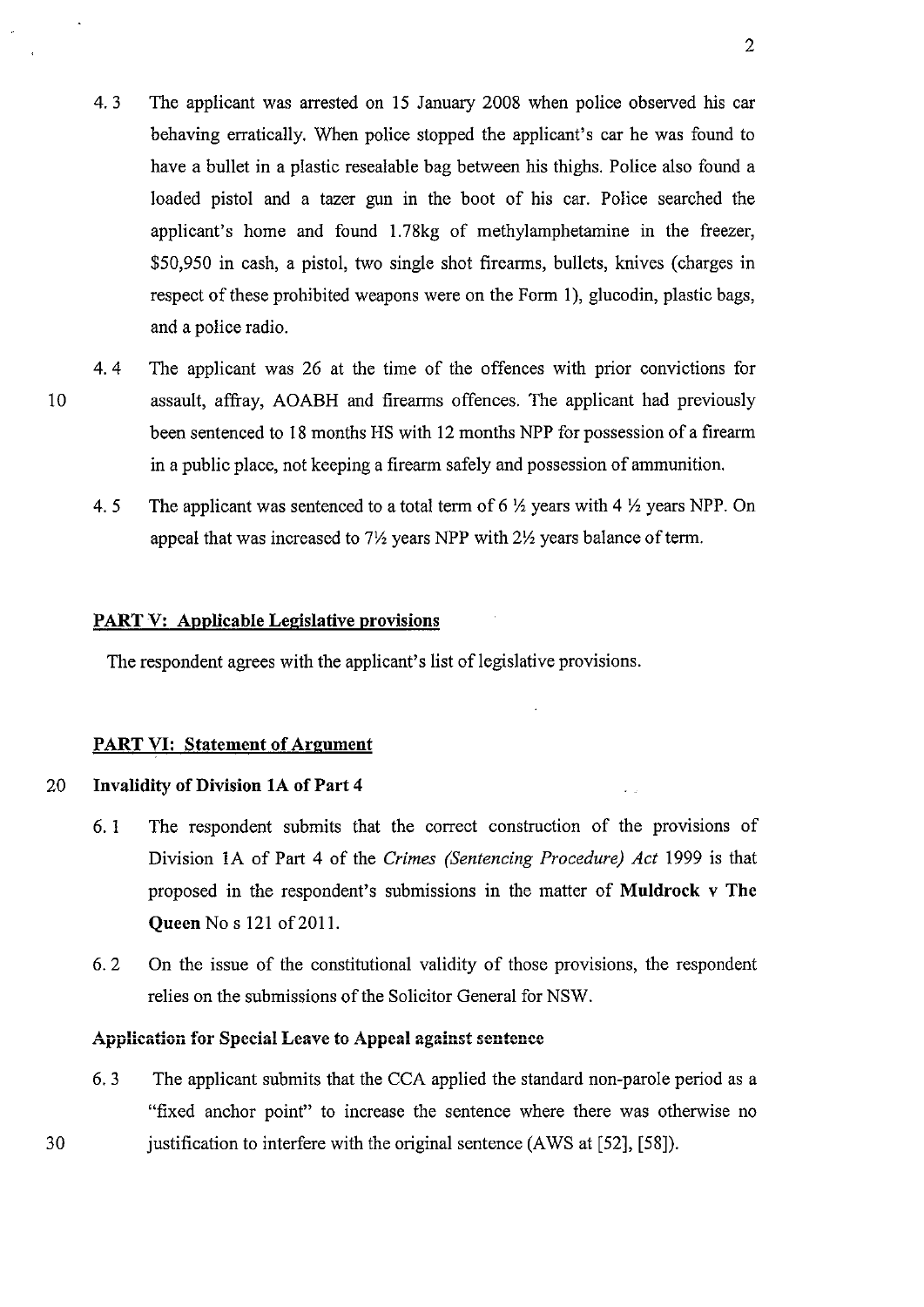- 6.4 Contrary to this submission, the CCA accepted that the sentencing judge's findings of fact and assessment of the objective seriousness of the offences were very much matters of judgment with which the court would be slow to interfere (CCA at [67] AB 158.50).
- 6. 5 In the event, despite considerable misgivings about some of his Honour's findings, the CCA did not disturb any of the findings of fact, nor his Honour's assessment that the offences fell below the middle of the range.
- 6. 6 However, the CCA found two errors in the sentencing judge's approach. Firstly, his Honour awarded a 20% discount for an early plea when the plea was not 10 entered until arraignment in the District Court (CCA at [41] ABI50.30). Secondly, the CCA found that the sentences for the firearms offence (CCA at [73] AB160.49) and the drug supply offence (CCA at [80] AB 162.60) were manifestly inadequate.
	- 6. 7 Those findings were not made by a rigid adherence to the standard non-parole period but by a consideration of the particular features of the case.
- 6. 8 As the CCA noted, the maximum discount of 25% is reserved for pleas entered at the earliest possible opportunity in the Local Court (CCA at [41], AB 150.30). The timing of the applicant's plea did not warrant a discount of the order of 20% (CCA at [43], AB 151.28). Nor was there any greater utilitarian value to the plea 20 because of any particular complexity about the matter or because a number of charges were resolved by inclusion on the Form 1. The CCA considered, as had the sentencing judge, that the facts were within an "relatively short compass" and the inclusion of the weapons charges on the Form I had its own benefits in terms of sentence and did not warrant a greater discount on the basis of the added utilitarian value of the plea (CCA at [44], AB 151.40).
	- 6. 9 The CCA accepted that the drug supply offence was "substantially" below the middle of the range of objective seriousness (CCA at [58], AB 156.5) based on the quantity and purity of the drug and because it was accepted that the applicant was storing the drugs for another supplier to payoff his drug debts and to earn some free drugs for his own use. While those factors may have reduced the seriousness of the offence from what it might have been had it been found that he was trafficking in that quantity of drugs, it did not mean that his criminality was minimal or insignificant.

30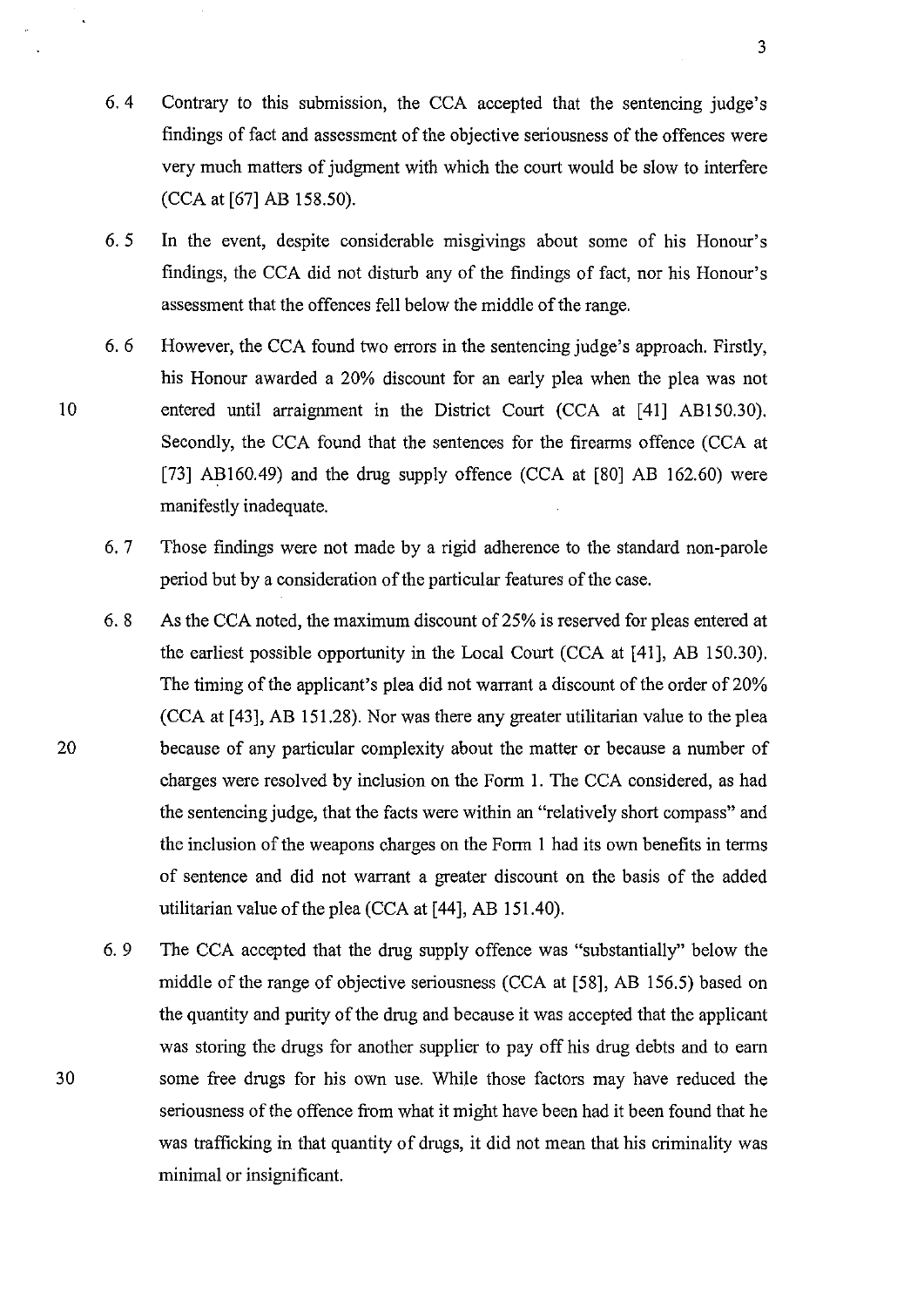- 6. 10 The applicant was in possession of almost double the large commercial quantity of methylamphetamine. This was an offence which carried a maximum penalty of life imprisonment.
- 6. 11 The Crown had sought to establish that the finding of guns, the large amount of cash, plastic bags, glucodin and other items was indicative of the applicant conducting a business of suppling drugs. Even if such factors were considered not to be indicia of actual supply they remained relevant to the applicant's role as warehouseman. It seemed to have been thought that if they were not indicia of supply they ceased to be relevant on the assessment of his role in storing large quantities of drugs.
- 6. 12 The fact that the premises were barred and under surveillance, the presence of guns, bags, glucodin and other items were relevant to understanding the nature of his role as a warehouser for the unnamed dealer or dealers. The applicant's level of drug use was also relevant to this issue.
- 6. 13 The appellant said he stored the drugs for the uunamed dealer or dealers to pay drug debts and to get free drugs for his own use. He did not specify what level of debt he had accrued or the extent to which it was offset by his provision of this service (CCA at [28] ABI47.20), but as he was a heavy user and had no other significant source of income, the clear inference was that his warehousing duties would need to be of a degree that covered that high level of debt. Just how high was indicated by his admissions to the Probation Officer and to his psychologist that his habit cost between \$40,000 - \$182,000 per year.
- 6. 14 The applicant told the parole officer that he had a \$40,000 per year habit. He said he supported this habit by "doing stupid things to get his drugs for free" (Pre~ sentence report dated 20.4.09 at p2.7 *(AB92.49)*. In his evidence at sentence the applicant acknowledged that the \$40,000 estimate may be correct: "May be, who knows...." (AB 26.50). He said he gave the probation officer estimates and she probably calculated it out but he did not actually say \$40,000 per year (AB 27.16). The applicant told his psychologist, Professor Woods, that at the time of 30 his arrest he had a \$500 a day habit (Report of Professor S Woods dated 15.10.08 at  $p4[1.4]$ , which would have meant an annual cost in the order of \$182,000. He told Professor Woods he supported that addiction by obtaining money where he could, selling personal property, incurring debt and storing drugs "for certain

~-----. -----------------

20

10

4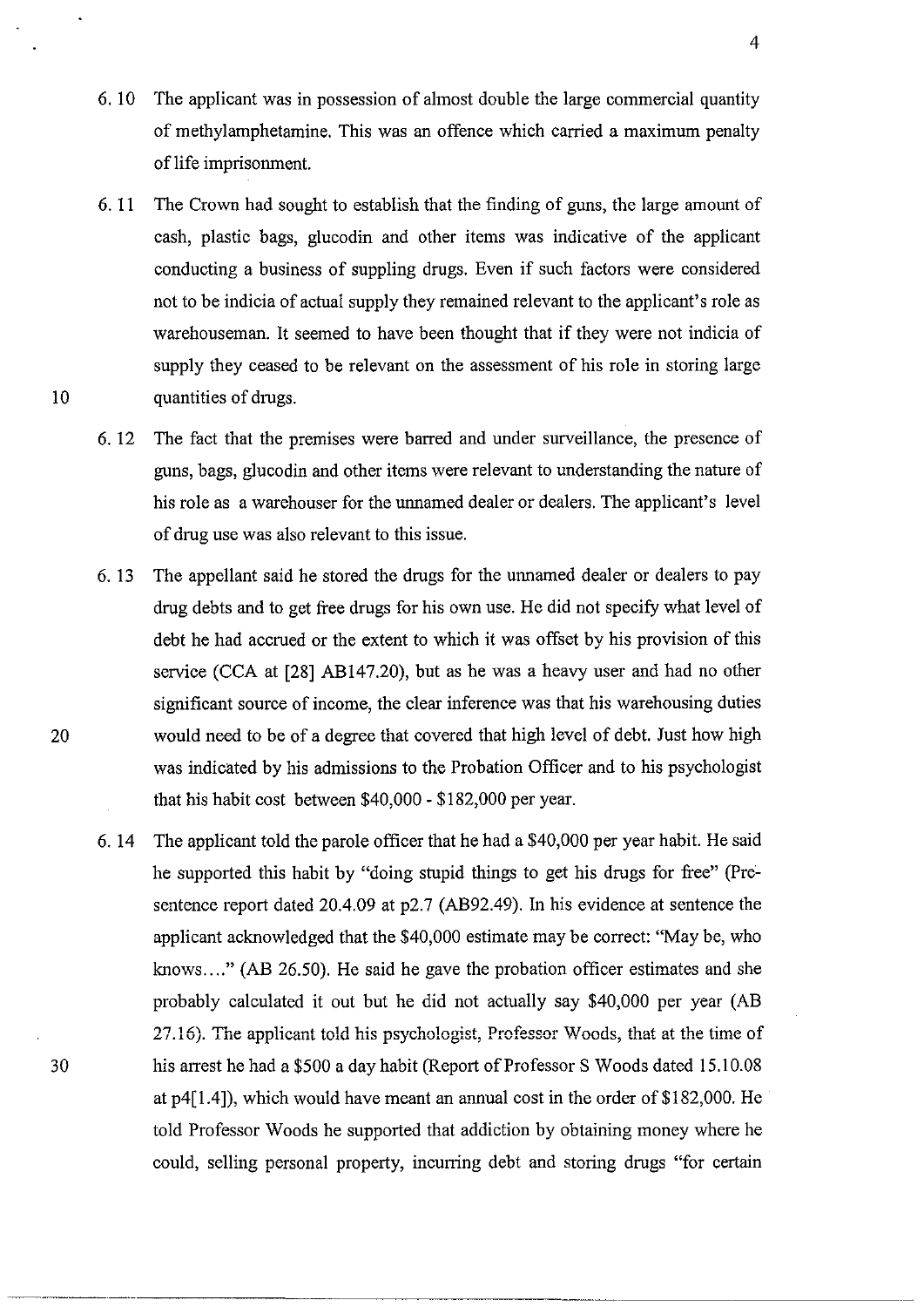people" who in turn supplied him. That level of expense suggested that must have offered a high level of storage services to "certain people" to finance that level of use. As the CCA found, the provision of such services is not an insignificant contribution to the business of drug distribution (CCA at [58] AB 155.50).

- 6. 15 Similarly, in relation to the firearms offence, as it was accepted that the applicant was not in the business of dealing, his possession of the guns was a separate offence not related to that dealing. The CCA accepted that, while the objective seriousness was "appreciably below the mid-point" (CCA at [67] AB158.55), it remained objectively serious (CCA at [70] ABI59.58). The offence carried a 20 year maximum penalty. The applicant had a number of weapons in his possession, he was carrying one of the pistols in public, it was loaded, it had a bullet in the chamber and was set to fire (CCA at [7] AB132.50). The applicant had a prior conviction for firearms offences and had served a term of imprisonment for those offences (CCA at [62-63] ABI57.20).
- 6. 16 The applicant said he liked guns: "There's no explanation why I had it except I just had a fetish for them. I liked  $-$  I like guns." (AB 17.43). The CCA was correct to find that even if the guns were not used for the purpose of drug trafficking, the objective criminality remained serious (CCA at [64] AB 157.50). A liking for guns was no mitigation for the offence of possession of loaded weapons, particularly as one of them was carried loaded in public by a person affected by drugs. The applicant said he was taking "ice" at the time and had not slept in 3 days (AB 18.60). He did not remember where he got the pistol he had in the car and did not "have a clue" how it came to be loaded (AB28.59). He gave a similar explanation to the probation officer. He explained that "he rarely removes these weapons from his room when not under the influence of substances." (Presentence report dated 20.4.09 at p3.8, AB 93.50), however, as the applicant had a heavy daily habit, that meant it was likely he regularly removed the weapons from his room.
- 30 6. 17 As the probation officer noted, the applicant's rationalisation for his possession of the firearms on the basis of his interest in weapons tended to normalise his behaviour and indicated that he had "no awareness or recognition of the danger he presented to his family or the community at large" (AB 93.55 - 94.5). The

20

10

5